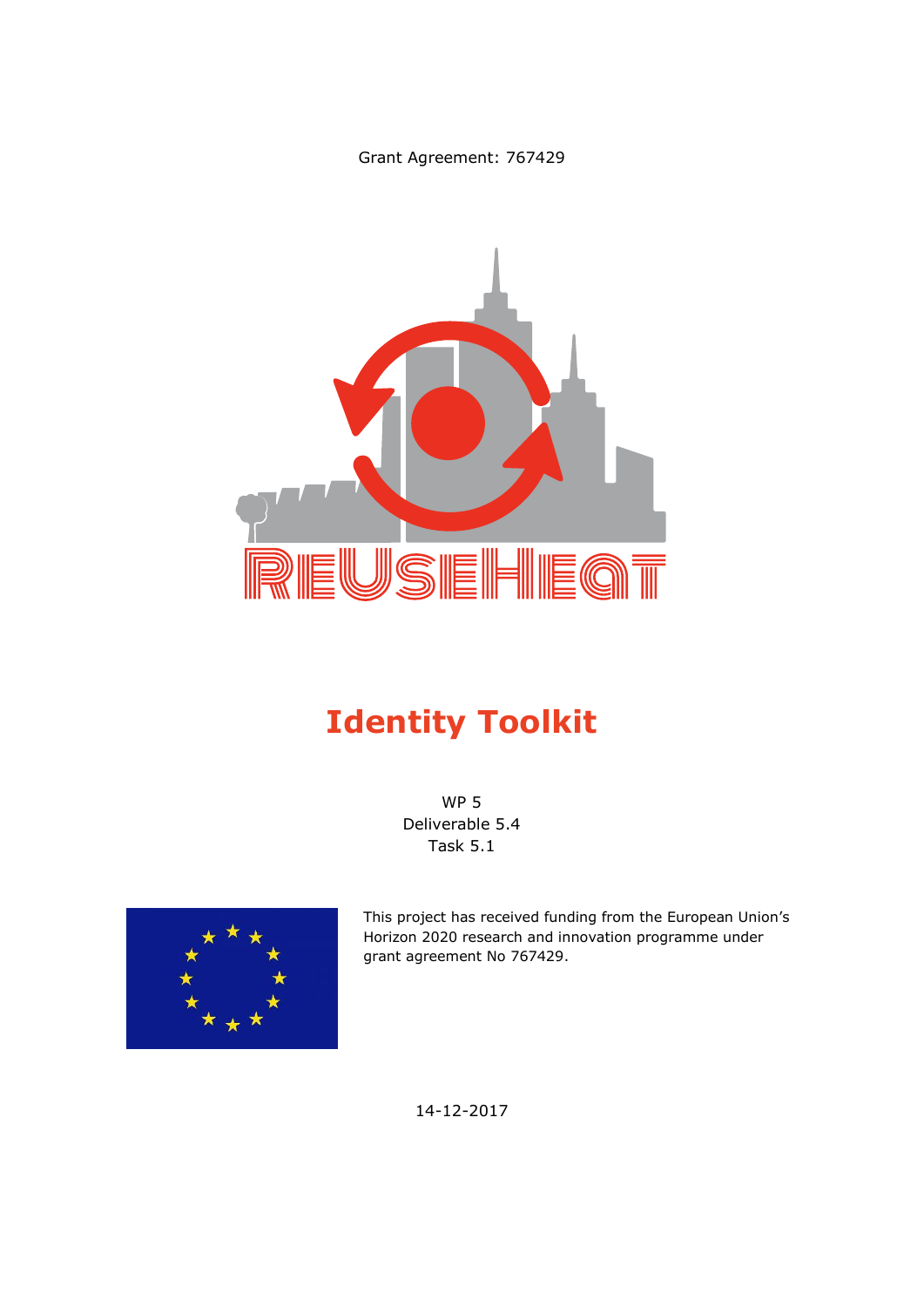Document history and validation

This page is used to follow the deliverable production from its first version until it is approved by the Coordinator. Please give details in the table below about successive releases.

| When       | Who        | <b>Comments</b> |
|------------|------------|-----------------|
| 2017.12.14 | <b>EHP</b> | V1.0            |
|            |            |                 |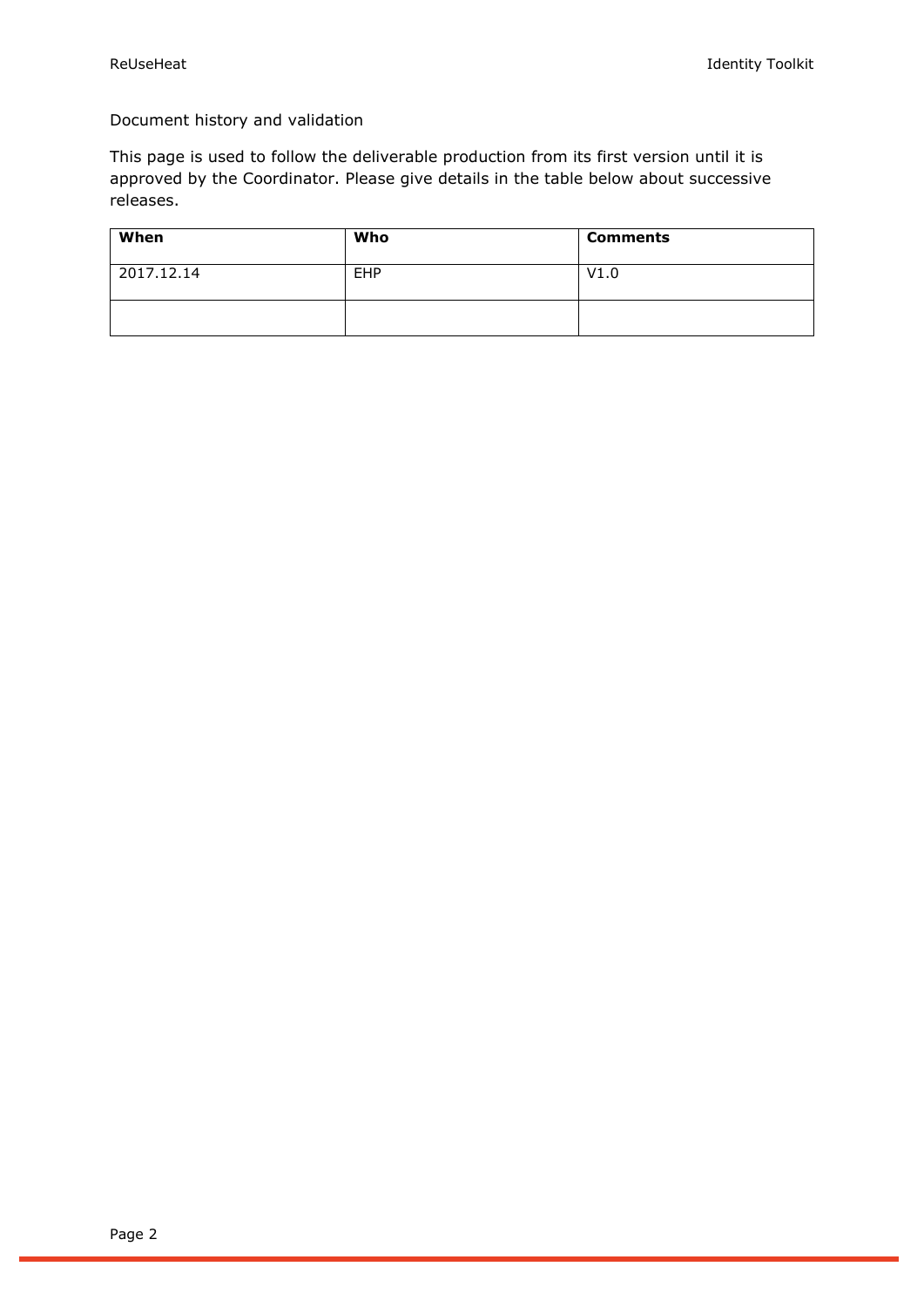| Authors: | Alessandro Provaggi, Euroheat & Power |  |
|----------|---------------------------------------|--|
|          | Kerstin Eigert, Euroheat & Power      |  |
|          | Dana Popp, Euroheat & Power           |  |
|          | Sofia Lettenbichler, Euroheat & Power |  |
| Contact: | Cours St Michel 30a, Box E            |  |
|          | 1040 Brussels                         |  |
|          | Belgium                               |  |
|          | Email: dhcplus@euroheat.org           |  |

Deliverable No. D.5.1: Identity Toolkit (other, public)



This project has received funding from the European Union's Horizon 2020 research and innovation programme under grant agreement No 767429. The sole responsibility for the content of this document lies with the authors. It does not necessarily reflect the opinion of the funding authorities. The funding authorities are not responsible for any use that may be made of the information contained herein.

ReUseHeat website: [www.reuseheat.eu](http://www.reuseheat.eu/)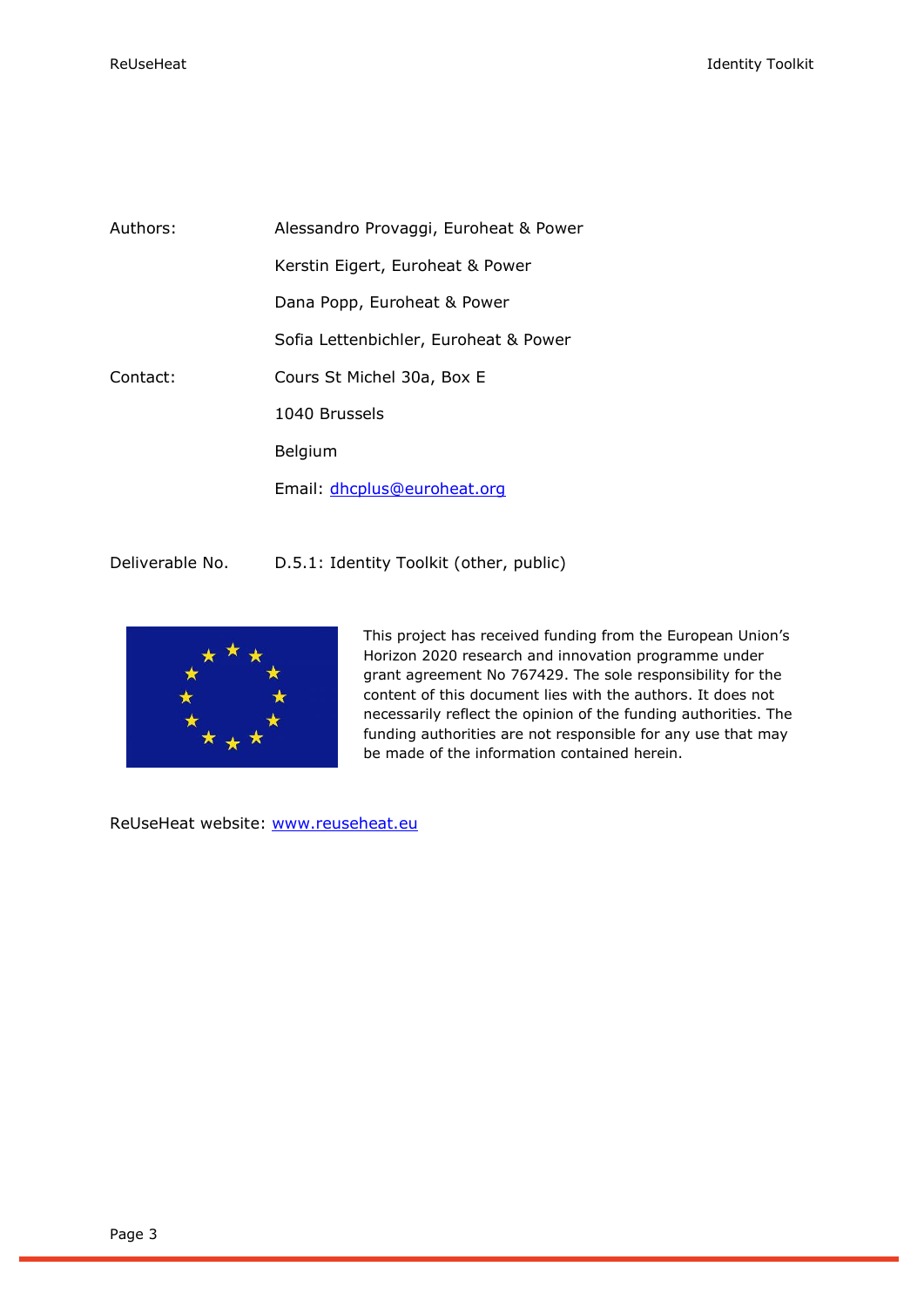# **Table of Contents**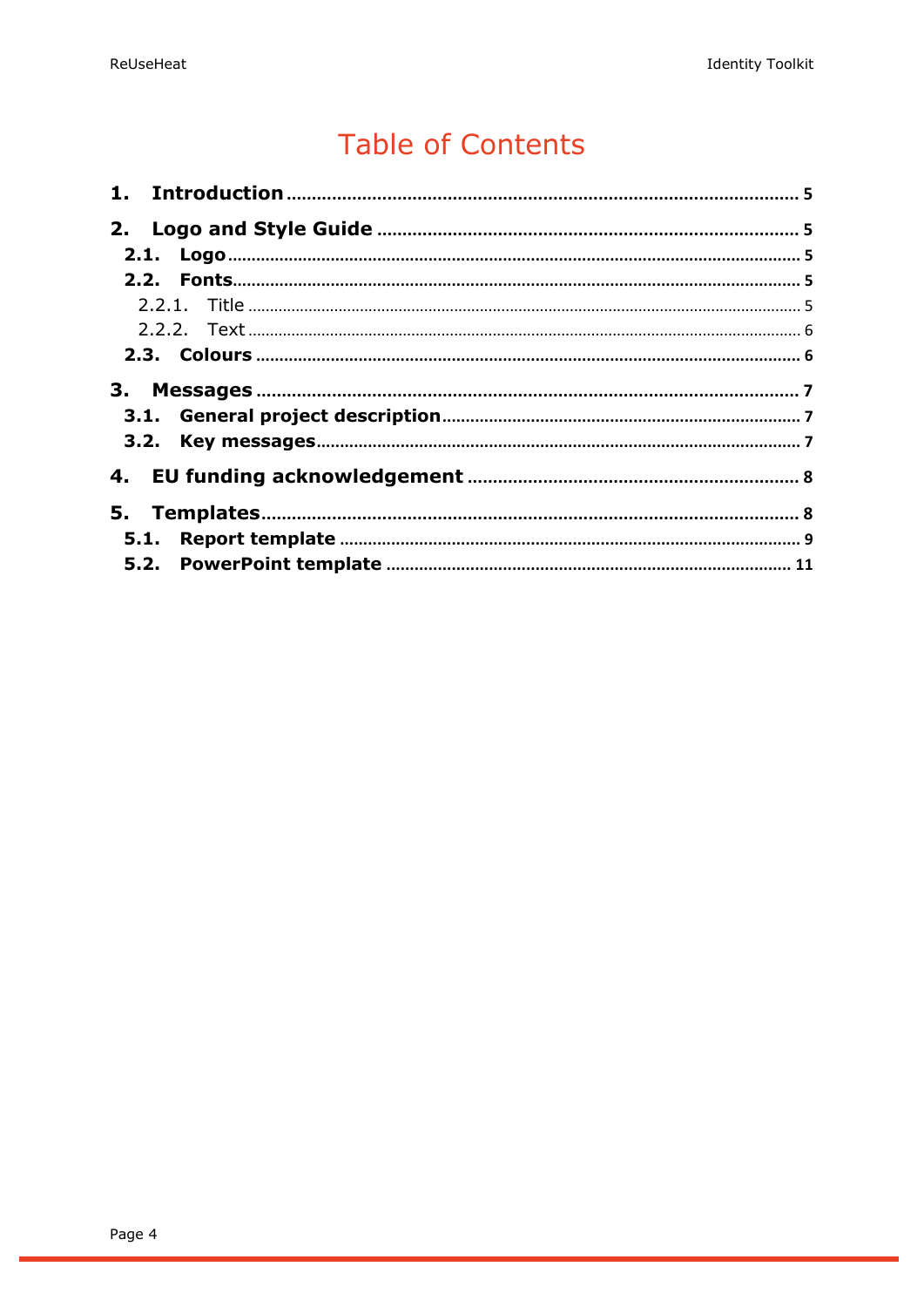## <span id="page-4-0"></span>**1. Introduction**

This is reference document for the ReUseHeat partners that will serve as a tool to help them communicate about the project. It includes information about the logo and style guide, the templates, the messages and guidelines of how to correctly display the EU funding acknowledgement.

## <span id="page-4-1"></span>**2. Logo and Style Guide**

The ReUseHeat project partners will use the following logo, fonts and colours to maintain a coherent visual identity when communicating about the project.

<span id="page-4-2"></span>

*Note: Only change size of logo without altering the aspect ratio!*

### <span id="page-4-3"></span>**2.2. Fonts**

Possible colours to use for the fonts are:

*Black #000000 White #ffffff Grey* #a8aaad *Red* #ea4125 *Blue* #42a3ff

#### **2.2.1. Title**

<span id="page-4-4"></span>The font to use for titles is Verdana and when possible in size 20. See examples below.

# ABCDEabcde12345

Font: Verdana Size: 20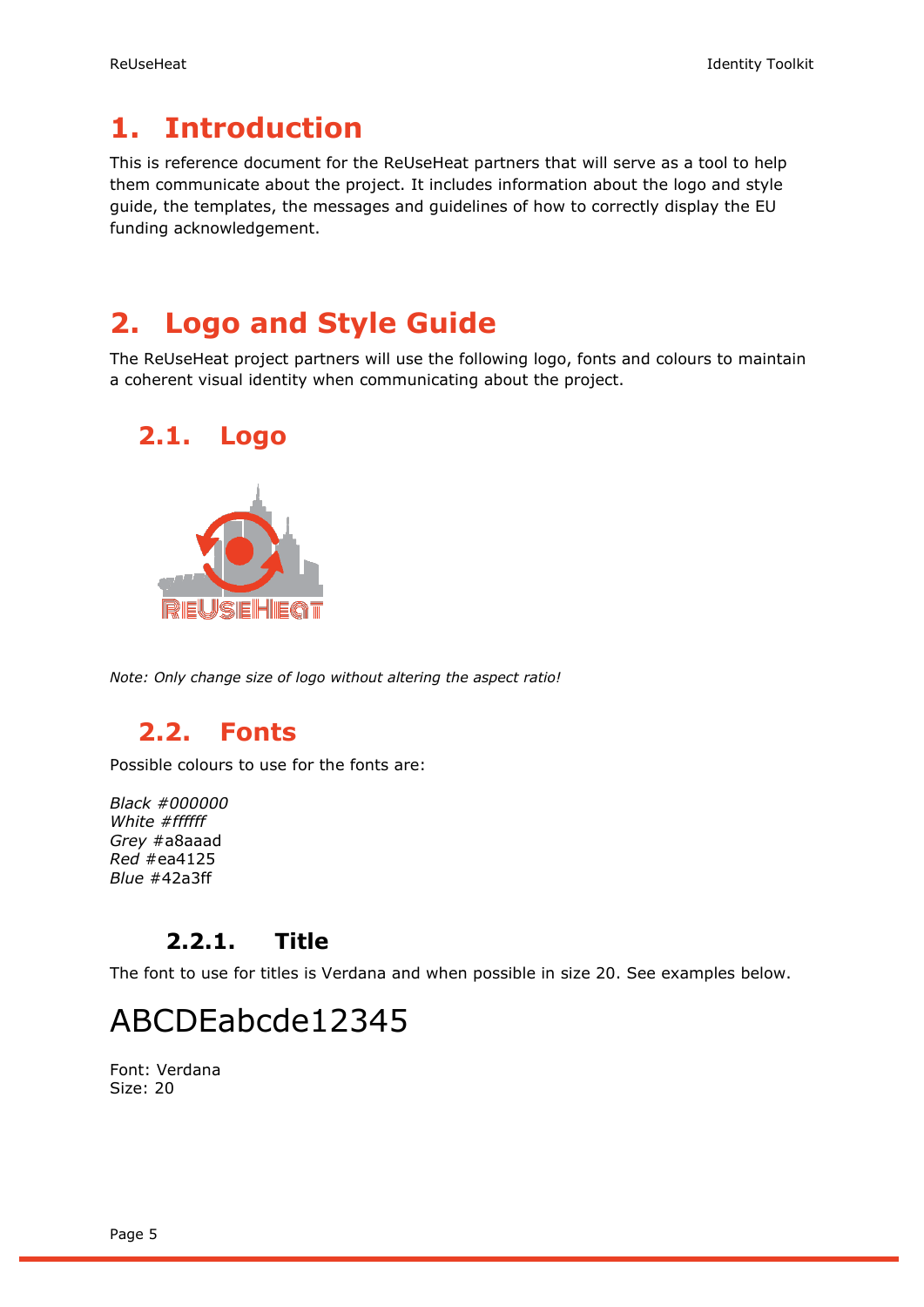#### **2.2.2. Text**

<span id="page-5-0"></span>The font to use for texts is Verdana and when possible in size 10. See examples below.

ABCDEabcde12345

Font: Verdana Size: 10

### <span id="page-5-1"></span>**2.3. Colours**

The colour scheme to be used for communication materials are shown below. For the blue and red colours, there is a main colour and a secondary colour.

| <b>RGB</b> | 168, 170, 173 |
|------------|---------------|
| <b>HEX</b> | #a8aaad       |
|            | Main colour   |

| <b>RGB</b> | 234, 65, 37 | 255, 169, 155    |
|------------|-------------|------------------|
| <b>HEX</b> | #ea4125     | #ffa99b          |
|            | Main colour | Secondary colour |

| <b>RGB</b> | 66, 163, 255 | 185, 222, 255 |
|------------|--------------|---------------|

Page 6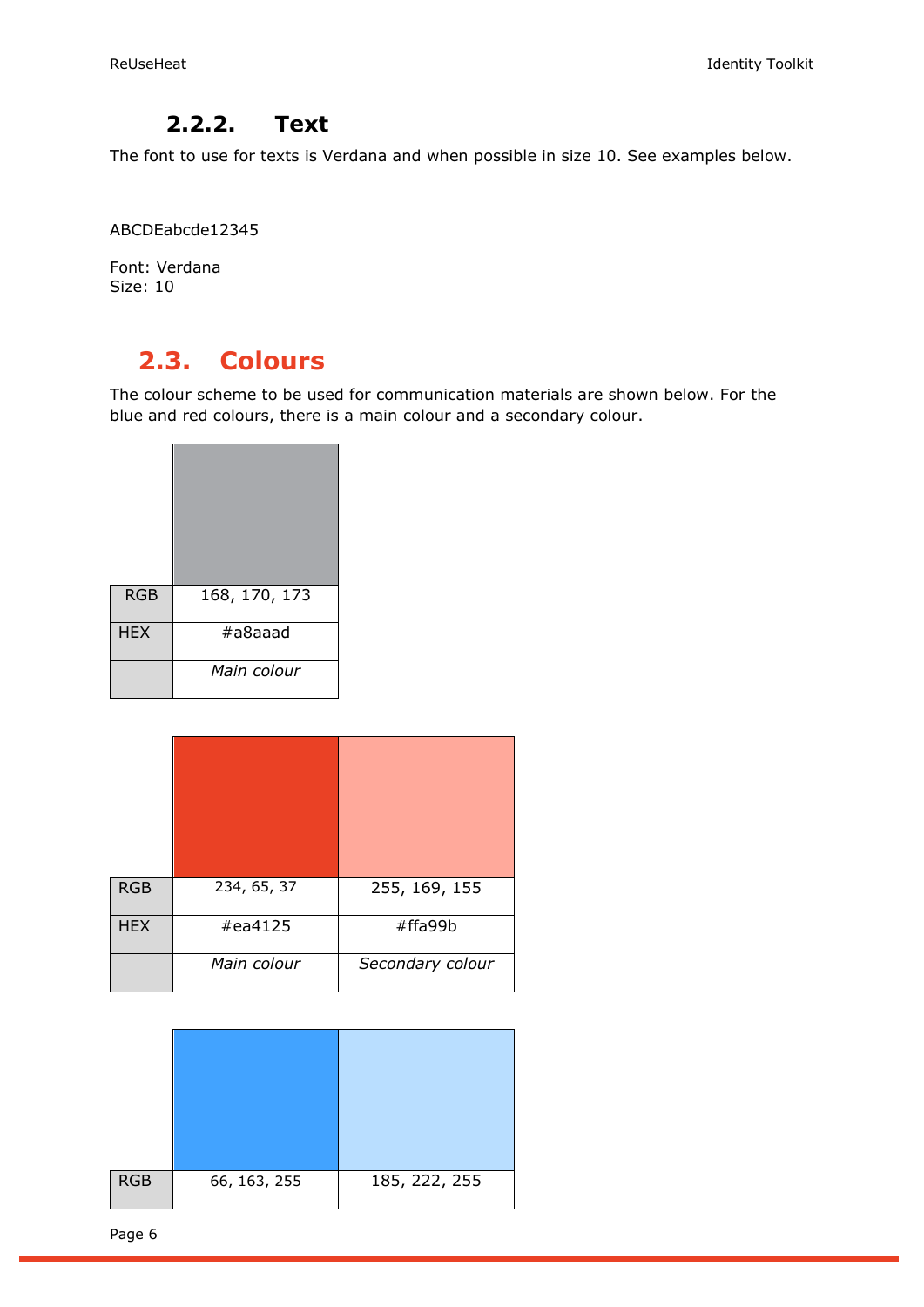| <b>HEX</b> | #42a3ff     | #b9deff          |  |
|------------|-------------|------------------|--|
|            | Main colour | Secondary colour |  |

## <span id="page-6-0"></span>**3. Messages**

When communicating about the project the ReUseHeat partners will take use of the messages developed. There is a general project description that can be used when describing the project and a few selected key messages that can be used in other contexts when communicating about the project and its results.

## <span id="page-6-1"></span>**3.1. General project description**

This general project description may be further worked on and refined as the project evolves.

"There is enough waste energy produced in the EU to heat the EU's entire building stock; despite of this huge potential, only few small-scale examples of urban waste heat recovery are present across the EU. The objective of ReUseHeat is to demonstrate first of their kind advanced, modular and replicable systems enabling the recovery and reuse of excess heat available at the urban level.

ReUseHeat intends to overcome both technical and non-technical barriers to unlocking urban waste heat recovery projects and investments across Europe. There are four largescale demonstrators in the project, showing the technical feasibility and economic viability of excess heat recovery and reuse from data centres (Brunswick), sewage collectors (Nice), cooling system of a hospital (Madrid) and underground station (Bucharest). The experience from running the demonstrators and from other examples across the EU will be consolidated into a handbook that will provide guidance for investors and project developers and support future uptake of using excess heat. It will include innovative and efficient technologies and solutions, suitable business models and contractual arrangements, estimation of investment risk, bankability and impact of urban excess heat recovery investments and authorisation procedures.

ReUseHeat kicked off in October 2017 and will run for four years. It is funded by the European Union's Horizon 2020 Programme for Research and Innovation."

#### <span id="page-6-2"></span>**3.2. Key messages**

A number key messages have been drafted as part of the dissemination and communication plan for the ReUseHeat project. They may be updated as the project evolves.

#### **Key message 1**

"What is waste heat? 'Waste heat or cold' means heat or cold which is generated as byproduct in the industrial or tertiary sector which would be dissipated unused in air or water without access to a district heating or cooling system."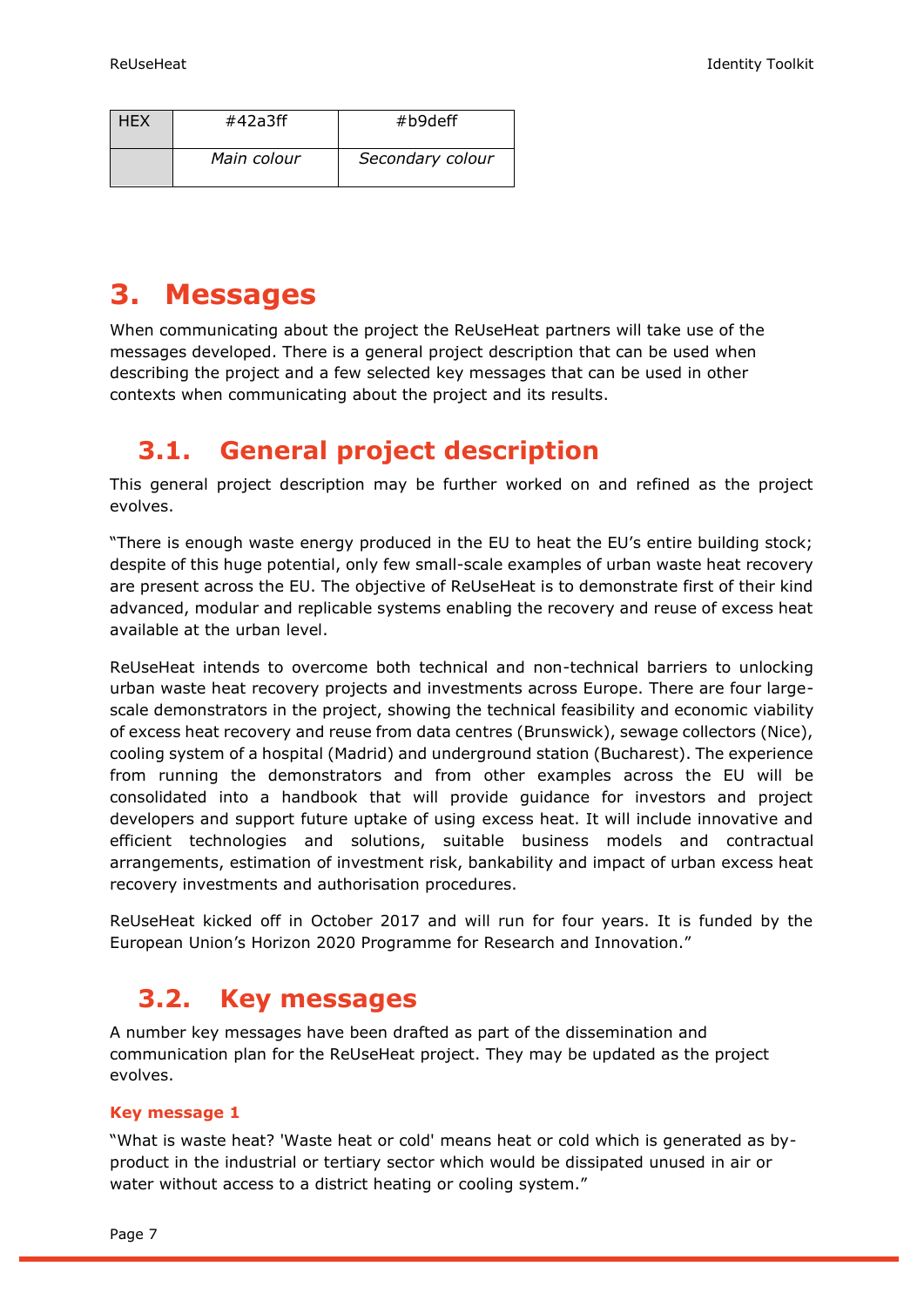#### **Key message 2**

"By recycling excess heat, low-carbon energy is used that would have been wasted otherwise."

#### **Key message 3**

"Recycling excess heat is a fundamental part of creating a smart city."

#### <span id="page-7-0"></span>**4. EU funding acknowledgement**

The ReUseHeat partners will follow the instructions for how to acknowledge EU funding in the correct way. The project partners shall use the EU emblem together with a sentence to acknowledge the support as stated in the grant agreement:

#### **This project has received funding from the European Union's Horizon 2020 research and innovation programme under grant agreement No 767429.**

The European emblem can be downloaded from the Europa website: [https://europa.eu/european-union/about-eu/symbols/flag\\_en](https://europa.eu/european-union/about-eu/symbols/flag_en)

It should, when feasible, look like this:



This project has received funding from the European Union's Horizon 2020 research and innovation programme under grant agreement No 767429.

Moreover, when disseminating results from the project, it must be clear that it reflects only the author's view and that the Executive Agency for Small and Medium-sized Enterprises (EASME) is not responsible for any use that may be made of the information it contains. For this purpose, the ReUseHeat partners will use the following phrase:

"This project has received funding from the European Union's Horizon 2020 research and innovation programme under grant agreement No 767429. The sole responsibility for the content of this document lies with the authors. It does not necessarily reflect the opinion of the funding authorities. The funding authorities are not responsible for any use that may be made of the information contained herein."

#### <span id="page-7-1"></span>**5. Templates**

Two templates have been developed for the ReUseHeat project. One template for the reports and one template for the PowerPoint presentations.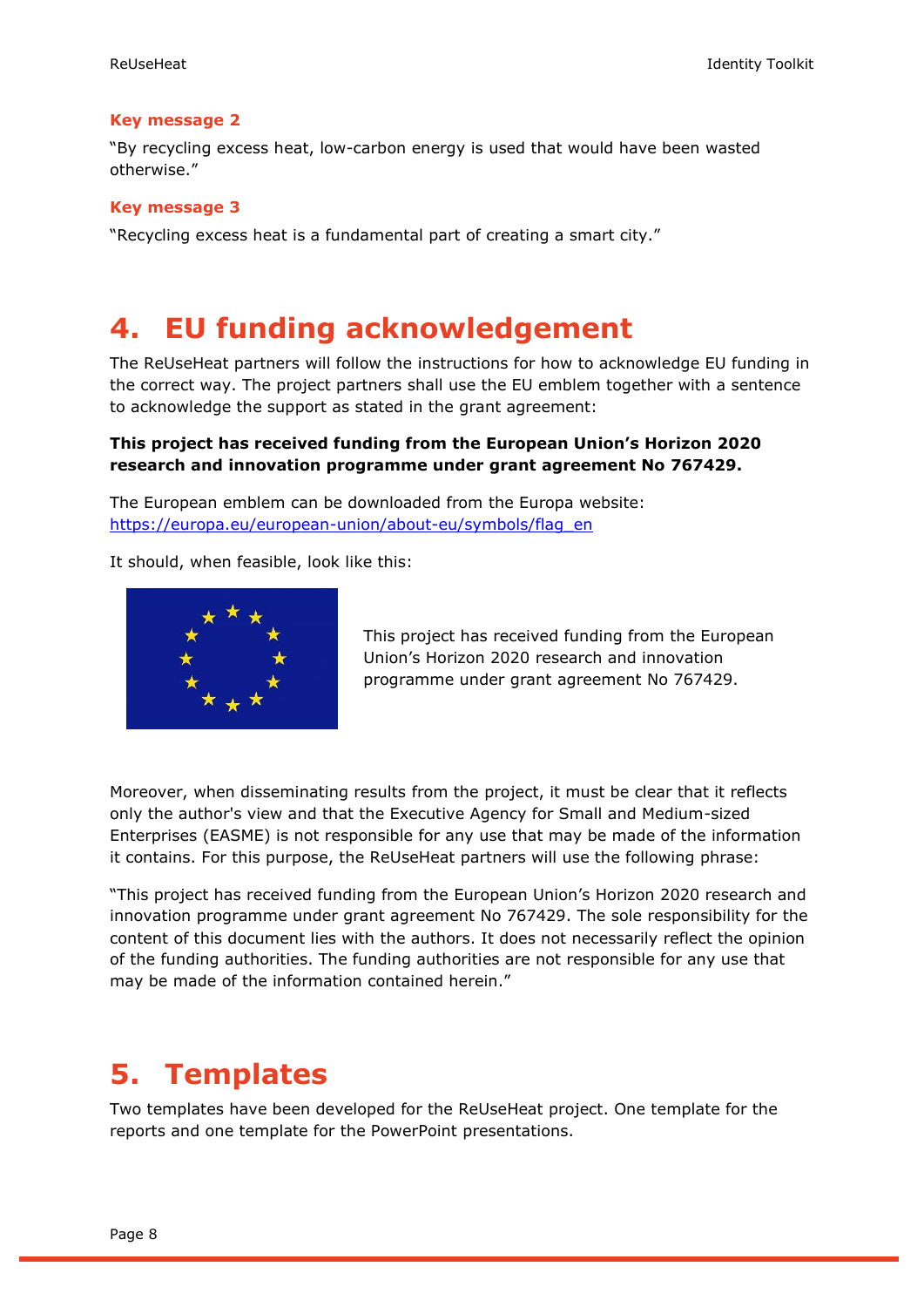## <span id="page-8-0"></span>**5.1. Report template**

The ReUseHeat project partners will use the template developed for is reports. The template for the report is included as Annex 1.

The pictures below show some pages of the template.

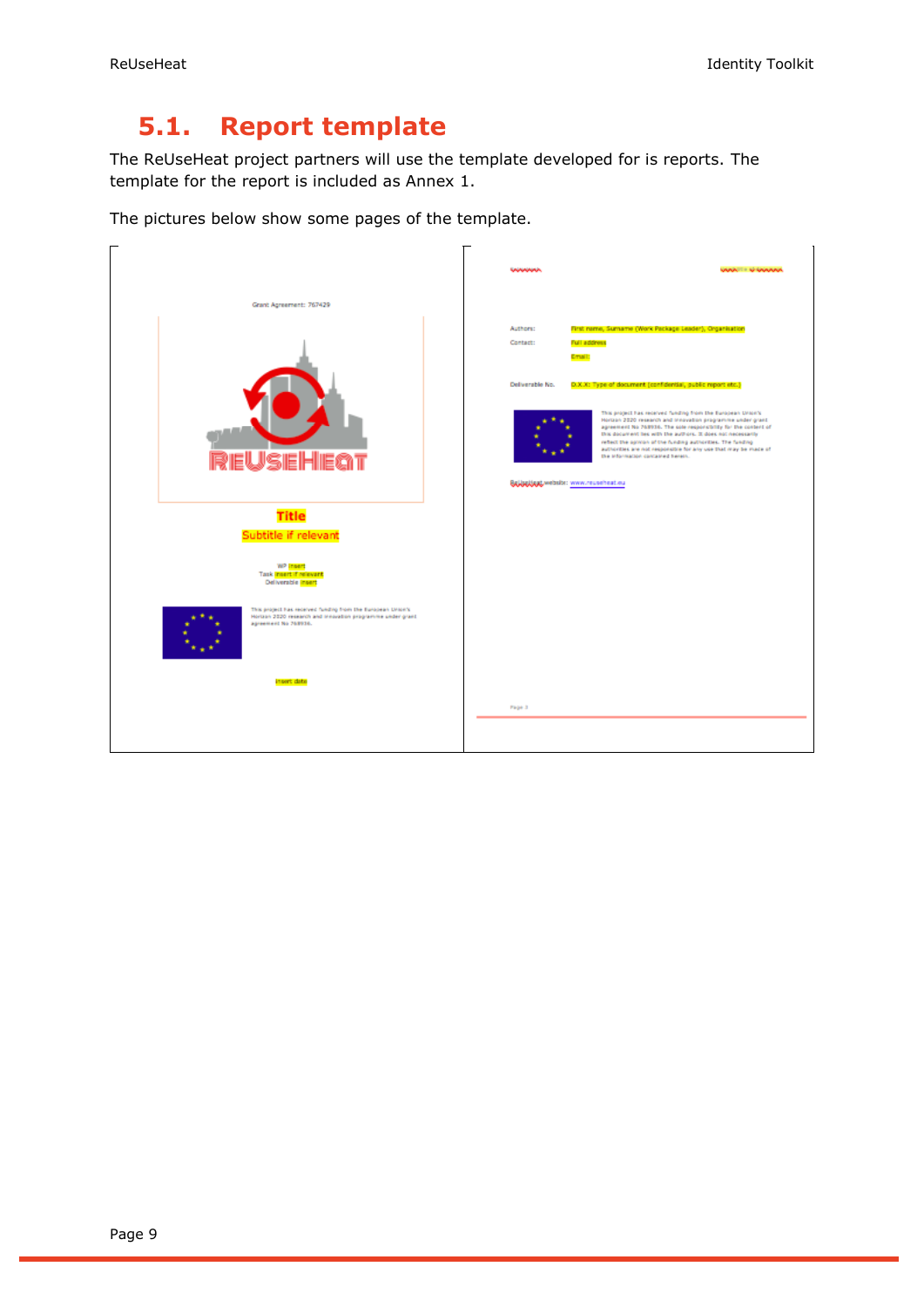| wwww.                                             |                                                                                                                                                                                   | <b>WARTH &amp; WARRA</b>             | wwww.                              |                              | <b>WARREN &amp; WARRAN</b> |
|---------------------------------------------------|-----------------------------------------------------------------------------------------------------------------------------------------------------------------------------------|--------------------------------------|------------------------------------|------------------------------|----------------------------|
|                                                   |                                                                                                                                                                                   |                                      |                                    |                              |                            |
| Document history and validation                   |                                                                                                                                                                                   |                                      |                                    | Summary                      |                            |
|                                                   | This page is used to follow the deliverable production from its first version until it is<br>approved by the Coordinator. Please give details in the table below about successive |                                      | <b>Insert text</b>                 |                              |                            |
| releases.                                         |                                                                                                                                                                                   |                                      |                                    |                              |                            |
| When                                              | W Priz                                                                                                                                                                            | Comments                             |                                    |                              |                            |
|                                                   |                                                                                                                                                                                   |                                      |                                    |                              |                            |
|                                                   |                                                                                                                                                                                   |                                      |                                    |                              |                            |
|                                                   |                                                                                                                                                                                   |                                      |                                    |                              |                            |
|                                                   |                                                                                                                                                                                   |                                      |                                    |                              |                            |
|                                                   |                                                                                                                                                                                   |                                      |                                    |                              |                            |
|                                                   |                                                                                                                                                                                   |                                      |                                    |                              |                            |
|                                                   |                                                                                                                                                                                   |                                      |                                    |                              |                            |
|                                                   |                                                                                                                                                                                   |                                      |                                    |                              |                            |
|                                                   |                                                                                                                                                                                   |                                      |                                    |                              |                            |
|                                                   |                                                                                                                                                                                   |                                      |                                    |                              |                            |
|                                                   |                                                                                                                                                                                   |                                      |                                    |                              |                            |
|                                                   |                                                                                                                                                                                   |                                      |                                    |                              |                            |
|                                                   |                                                                                                                                                                                   |                                      |                                    |                              |                            |
|                                                   |                                                                                                                                                                                   |                                      |                                    |                              |                            |
|                                                   |                                                                                                                                                                                   |                                      |                                    |                              |                            |
|                                                   |                                                                                                                                                                                   |                                      |                                    |                              |                            |
|                                                   |                                                                                                                                                                                   |                                      |                                    |                              |                            |
|                                                   |                                                                                                                                                                                   |                                      |                                    |                              |                            |
|                                                   |                                                                                                                                                                                   |                                      |                                    |                              |                            |
|                                                   |                                                                                                                                                                                   |                                      |                                    |                              |                            |
|                                                   |                                                                                                                                                                                   |                                      |                                    |                              |                            |
|                                                   |                                                                                                                                                                                   |                                      |                                    |                              |                            |
|                                                   |                                                                                                                                                                                   |                                      |                                    |                              |                            |
|                                                   |                                                                                                                                                                                   |                                      |                                    |                              |                            |
|                                                   |                                                                                                                                                                                   |                                      |                                    |                              |                            |
|                                                   |                                                                                                                                                                                   |                                      |                                    |                              |                            |
|                                                   |                                                                                                                                                                                   |                                      |                                    |                              |                            |
| Page 2                                            |                                                                                                                                                                                   |                                      | Page 5                             |                              |                            |
|                                                   |                                                                                                                                                                                   |                                      |                                    |                              |                            |
|                                                   |                                                                                                                                                                                   |                                      |                                    |                              |                            |
|                                                   |                                                                                                                                                                                   |                                      |                                    |                              |                            |
|                                                   |                                                                                                                                                                                   |                                      |                                    |                              |                            |
|                                                   |                                                                                                                                                                                   |                                      |                                    |                              |                            |
| wwww                                              |                                                                                                                                                                                   | <b>WARTH &amp; WARAN</b>             | wwww.                              |                              | <b>WARREN &amp; WARRAN</b> |
|                                                   |                                                                                                                                                                                   |                                      |                                    |                              |                            |
|                                                   |                                                                                                                                                                                   |                                      |                                    |                              |                            |
|                                                   | <b>Table of Contents</b>                                                                                                                                                          |                                      |                                    | 1. Heading 1 - Chapter title |                            |
| Insert table of contents - classic - four levels. |                                                                                                                                                                                   |                                      | Normal texts gaptiquique like this |                              |                            |
|                                                   |                                                                                                                                                                                   | J                                    | 1.1. Heading 2                     |                              |                            |
|                                                   |                                                                                                                                                                                   | ______________________________<br>ă. |                                    |                              |                            |
| 1.1.1. Heading 3                                  |                                                                                                                                                                                   | - 1                                  |                                    | 1.1.1. Heading 3             |                            |
| 1.1.1.1. Heading 4                                |                                                                                                                                                                                   | ٠,                                   |                                    | 1.1.1.1. Heading 4           |                            |
|                                                   |                                                                                                                                                                                   |                                      | <b>Section title</b>               |                              |                            |
|                                                   |                                                                                                                                                                                   |                                      | + Bullet level                     |                              |                            |
|                                                   |                                                                                                                                                                                   |                                      |                                    |                              |                            |
|                                                   |                                                                                                                                                                                   |                                      | <b>Table text</b>                  |                              |                            |
|                                                   |                                                                                                                                                                                   |                                      |                                    |                              |                            |
|                                                   |                                                                                                                                                                                   |                                      |                                    |                              |                            |
|                                                   |                                                                                                                                                                                   |                                      |                                    |                              |                            |
|                                                   |                                                                                                                                                                                   |                                      |                                    |                              |                            |
|                                                   |                                                                                                                                                                                   |                                      |                                    |                              |                            |
|                                                   |                                                                                                                                                                                   |                                      |                                    |                              |                            |
|                                                   |                                                                                                                                                                                   |                                      |                                    |                              |                            |
|                                                   |                                                                                                                                                                                   |                                      |                                    |                              |                            |
|                                                   |                                                                                                                                                                                   |                                      |                                    |                              |                            |
|                                                   |                                                                                                                                                                                   |                                      |                                    |                              |                            |
|                                                   |                                                                                                                                                                                   |                                      |                                    |                              |                            |
|                                                   |                                                                                                                                                                                   |                                      |                                    |                              |                            |
|                                                   |                                                                                                                                                                                   |                                      |                                    |                              |                            |
|                                                   |                                                                                                                                                                                   |                                      |                                    |                              |                            |
|                                                   |                                                                                                                                                                                   |                                      |                                    |                              |                            |
|                                                   |                                                                                                                                                                                   |                                      |                                    |                              |                            |
|                                                   |                                                                                                                                                                                   |                                      |                                    |                              |                            |
|                                                   |                                                                                                                                                                                   |                                      |                                    |                              |                            |
|                                                   |                                                                                                                                                                                   |                                      |                                    |                              |                            |
|                                                   |                                                                                                                                                                                   |                                      |                                    |                              |                            |
|                                                   |                                                                                                                                                                                   |                                      |                                    |                              |                            |
|                                                   |                                                                                                                                                                                   |                                      |                                    |                              |                            |
| Page 6                                            |                                                                                                                                                                                   |                                      | Page 7                             |                              |                            |
|                                                   |                                                                                                                                                                                   |                                      |                                    |                              |                            |
|                                                   |                                                                                                                                                                                   |                                      |                                    |                              |                            |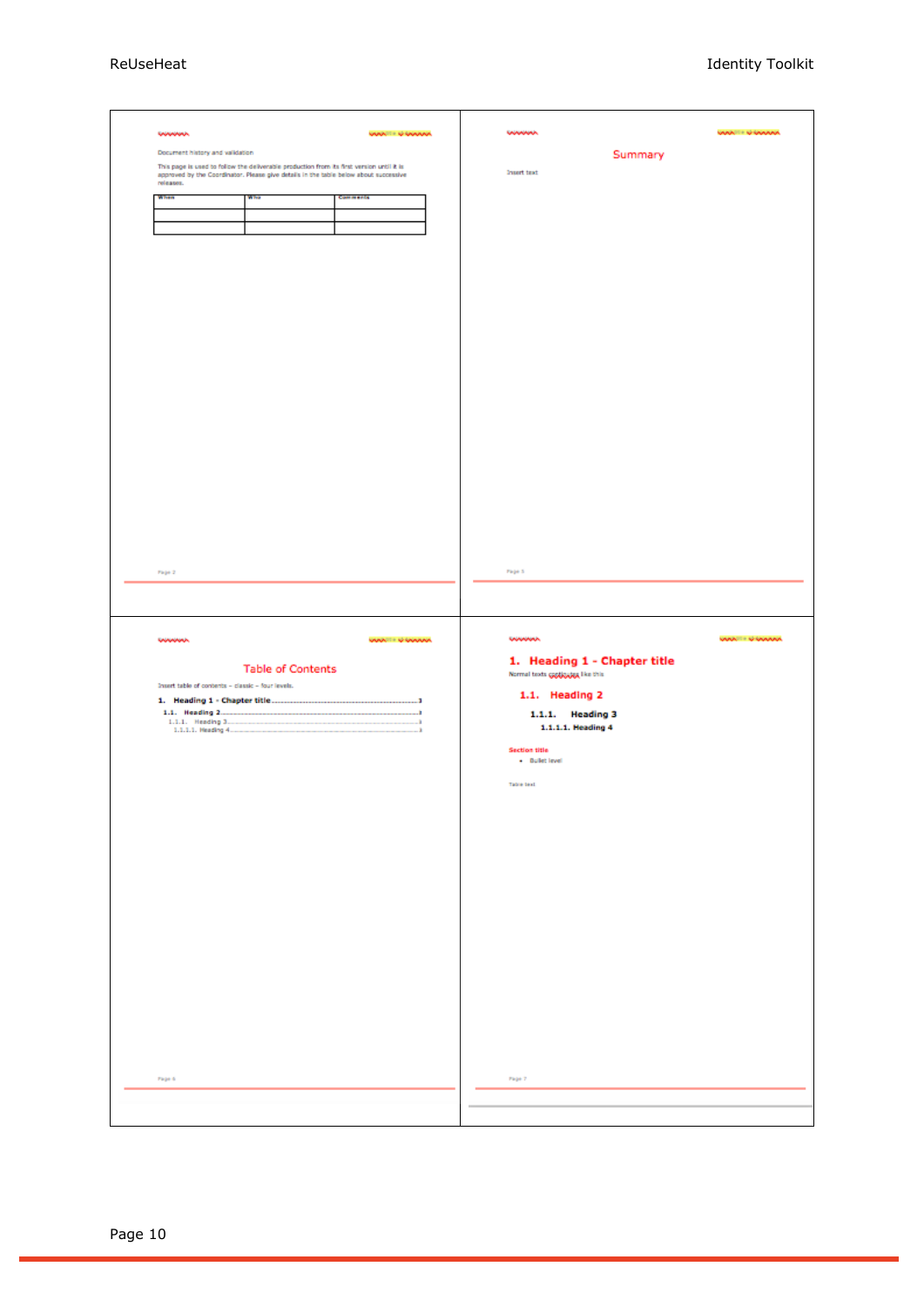### <span id="page-10-0"></span>**5.2. PowerPoint template**

The ReUseHeat project partners will use the template developed for its PowerPoint presentations when presenting the projects. The templates for the PowerPoint Presentation are included as Annex 2.1 and 2.2.

The pictures below show some slides of the template.

|                  |                                                                                                                                                   | #ReUseHeat #excessheat #wasteheat #districtheating #districtenergy #energyefficiency #H2020Energy #ResearchImpactEU |            |
|------------------|---------------------------------------------------------------------------------------------------------------------------------------------------|---------------------------------------------------------------------------------------------------------------------|------------|
|                  | <b>Presentation title</b>                                                                                                                         |                                                                                                                     |            |
|                  |                                                                                                                                                   | <b>Subtitle</b>                                                                                                     |            |
|                  |                                                                                                                                                   | Contact: info@reuseheat.eu                                                                                          |            |
|                  | This project has received funding from the European<br>Union's Horizon 2020 research and innovation<br>programme under grant agreement No 768936. | www.reuseheat.eu                                                                                                    | @ReUseHeat |
|                  |                                                                                                                                                   | #ReUseHeat #excessheat #wasteheat #districtheating #districtenergy #energyefficiency #H2020Energy #ResearchImpactEU |            |
| <b>Title</b>     |                                                                                                                                                   |                                                                                                                     |            |
| $\cdot$ Text     |                                                                                                                                                   |                                                                                                                     |            |
| $\cdot$ Text     | • Bullet points<br>• Bullet points<br>• Bullet points                                                                                             |                                                                                                                     |            |
| www.reuseheat.eu |                                                                                                                                                   | @ReUseHeat                                                                                                          |            |